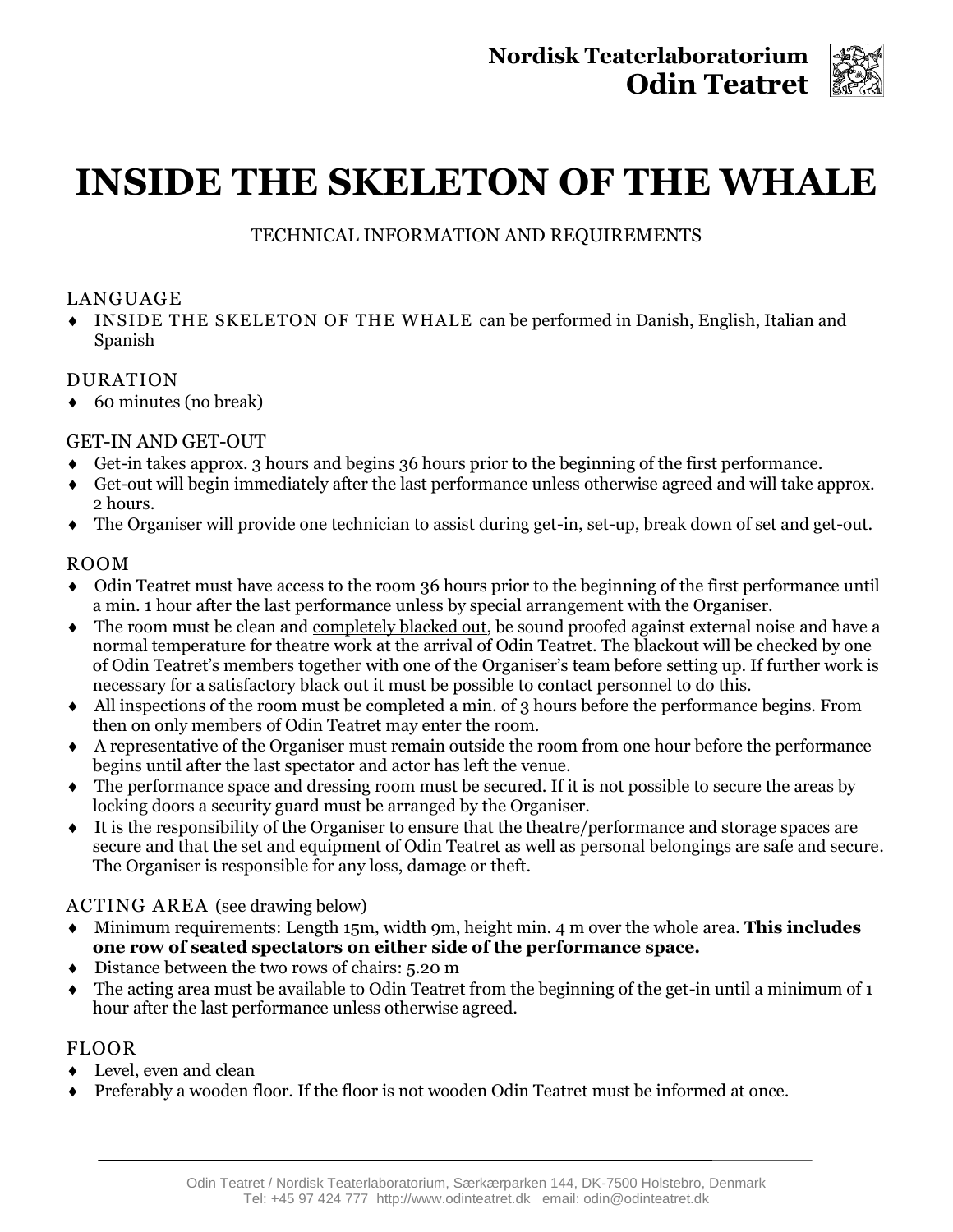Should the performance be presented in a room with a coloured floor (other than black) or concrete/stone floor, then the Organiser must provide and fit a black dance floor as big as the acting area.

## ELECTRICITY and LIGHT

- $\bullet$  Min. 16 (sixteen) 1000 W lights Lights must be disposed in such a way as to create a corridor of light in the centre. (See attached lighting plan.)
- The lights must be set up in the room prior to the arrival of Odin Teatret and no less than 36 hours prior to the performance.

#### SOUND

Odin Teatret will provide the sound equipment for the performance.

#### TECHNICAL ASSISTANCE

 A light technician with good general knowledge of the venue must be present and available in the room upon the arrival of Odin Teatret and during performances.

#### Heating and VENTILATION

- It must be possible to adjust or switch off heating and ventilation according to the wishes of Odin Teatret
- If heating and ventilation equipment is considered too noisy by Odin Teatret it must be switched off during performances.

#### DRESSING ROOM

- The dressing room must be close to the acting area and available to Odin Teatret from get-in until the end of get-out.
- In the dressing room there must be: tables, chairs man-size mirrors and lights for 10 actors as well as clothes rails and hangers for costumes.
- Two well functioning steam irons and ironing boards must be in the dressing room ready for use upon the arrival of Odin Teatret.
- Toilet and running water must be in or near the dressing room, so that the actor can shower after the performance. The toilet must **not** be shared with the spectators.
- The dressing room must be set up, cleaned and ready for use before the arrival of Odin Teatret.
- The Organiser will arrange for the performance space and dressing room to be cleaned after each performance according to needs of Odin Teatret.
- Natural spring water must always be available.

#### OTHER REQUIREMENTS

The following must be provided by the Organiser for each presentation of the performance and be ready for use upon get-in:

 $\bullet$  60 chairs (Height: 45 cm. Width: 45 cm)

#### SPECTATORS

- $\bullet$  The performance is designed for a maximum of 50 spectators arranged in two rows of 25 along each side of the performance space unless otherwise agreed with Odin Teatret in writing well in advance of the arrival of Odin Teatret.
- Children younger than 12 years of age will not be allowed into the performance space. This should be clearly specified in advertising, information material and on tickets.
- The Organiser will provide Odin Teatret with 8 (eight) free tickets per performance. Unused tickets will be returned before the beginning of each performance as agreed with the Organiser.